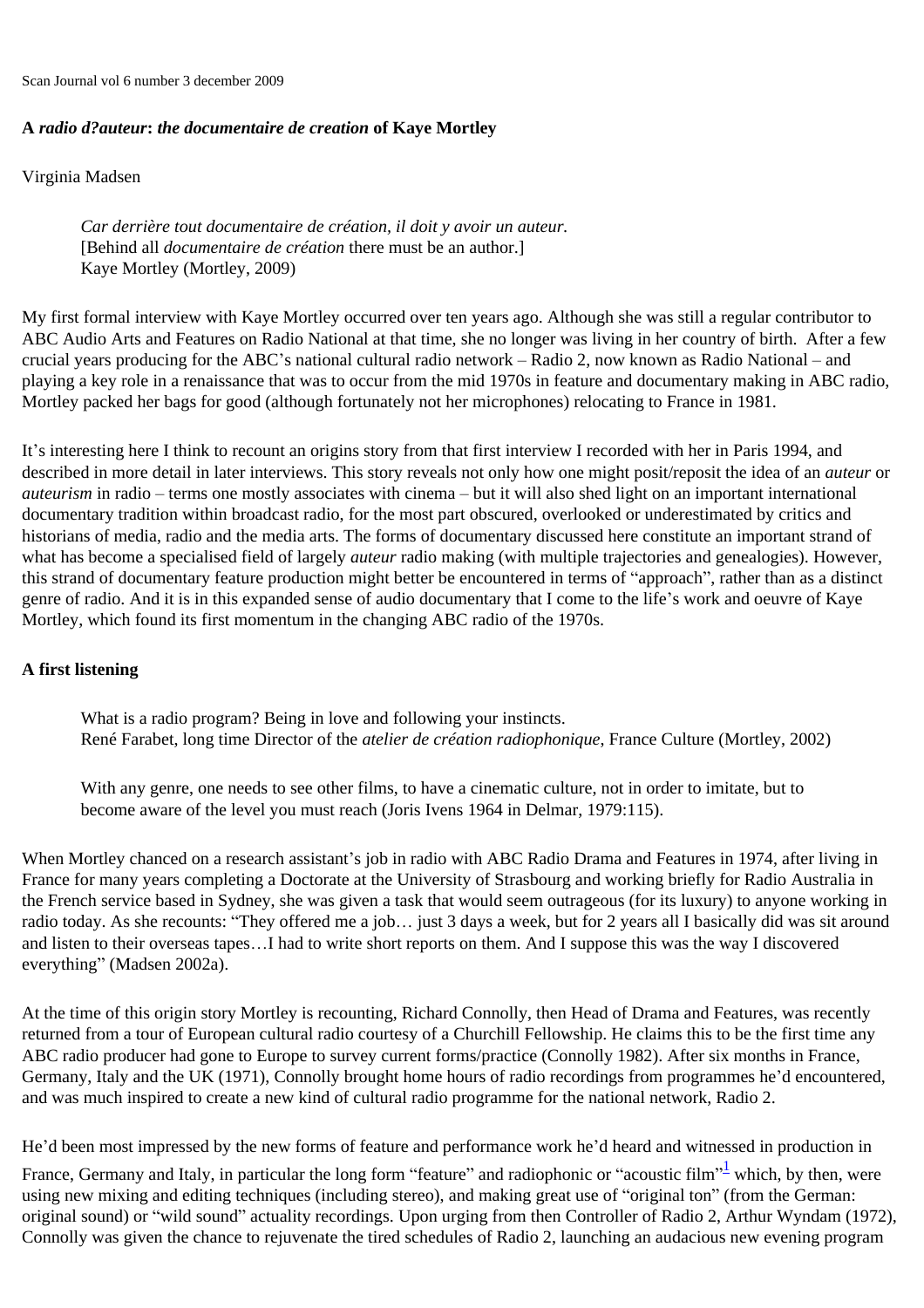(*Sunday Night Radio 2)* on the national network in March of 1973. This program he says, in its spaciousness and approach to forms, was directly modelled on the three and half hour experiment running since 1969 on France Culture: the *atelier de creation radiophonique* (hereafter referred to as ACR or *atelier*. Trans.: workshop for radiophonic creation).

Connolly had spent weeks with the *atelier* and its founding Director, Alain Trutat during his Churchill sojourn (Madsen, 2003b; Connolly, 1982). Importantly for the new program, Connolly was inspired to mix genres and forms, breaking old boundaries between documentaries and drama, performance and interviews, talks and music. Not only did this mix old "block" specialist genres with the new "flow" programming formats of music and "featureless" popular radio (Hendy, 2000; Barrell, 2000), it also had the effect of opening the possibility for new ways of approaching listeners – giving them listening "itineraries", as the ACR was doing. It also introduced new access to the auditory world as a creative and revelatory material in its own right, in ways not disassociated from that of moving *son-image* documentary, and particularly the *mise en scène* of the "pro-filmic" as captured by camera (and sometimes) microphone from life "sur le vif".

A "feature" or documentary however was no longer to be thought of as something you settled down to listen to with utmost attention as you tuned into your altar-like Radiola wireless. From its very inception the ACR proposed the journeying-like interweaving of forms and content (often on a theme), so one might follow the broadcast at leisure (as background or foreground) creating an alternation between heightened states of attention and reverie, as later Director of the ACR René Farabet, would describe the new more pleasurable listening experience he was aiming for. If certain moments or threads of story were to be missed in this presentation, no matter, the aim was not didactic; and new more sinuous, circular or musical structures would be the result. "From the beginning, the project was about managing a space of liberty in the heart of a station that had to submit to program formatting", Farabet wrote. "We wanted to privilege the wandering, unraveling function of the radio, rather than its informative or pedagogic function." (René Farabet, 1994: 15 Author Trans; Madsen, 2005a).

But where does this idea come from "to propose long voyages, wanderings of two or three hours"? (René Farabet 1994) Farabet answers his own question: "It was about working directly with sound material which would lead to the abandonment of pre-existing forms and divisions" (ibid). And this was necessarily related to the sensibility of the time: "the fever of the moment" (ibid). "Also we wanted to be a part of, in harmony with, other creative research effected in other domains, such as writing and the cinema" (ibid). Farabet cites examples of this in the "multiplication of points of view" (ibid), and the "diversity of approaches" (ibid) which became a characteristic of the program. There was to be "an explosion (*une éclatement*) of themes and motifs", an "opening out of the radio text" leading to "the establishment of a "*dramaturgie sonore*" specific to each program, with "stories delivered from all didacticism" (all ibid). Recalling the philosophers Gilles Deleuze and Felix Guattari, Farabet described the new approach as "rhizomatic expression" and "a cognitive instrument of discovery" (ibid). Ambitiously, this work might "amplify the associative functioning of thought… one's ears becoming 're/searching antennas' [*antennes chercheuses*]…or instruments for a curious listening" – enabling the listener "to act artistically on the world" (ibid).

Perhaps even accidentally here, this new almost utopian approach to an entire program offering might have been the trigger for some of the experiments with the more reflexive, performative and "*vérité*" documentary approaches adopted by the *atelier*, evident for some years in cinema and encountered by Connolly in Paris. (I use the term *vérité* in its French sense, as first proposed after Dziga Vertov by Jean Rouch and Edgar Morin in relation to the self reflexive *cinéma vérité*, not as it mutated into the American documentary school, Direct Cinema.) Connolly described some of his first impressions of a three-hour opus feature from the ACR on the jazz musician Charlie Parker for example, which he later passed on to his new recruit Mortley on "Sunday Night Radio 2" for audition: "It was so rich, so sound rich! The whole idea of listening, and being on several levels at once…it was all quite mind blowing." (Madsen 2003b) And writing of his time at Radio France with the atelier in his Churchill Report, Connolly confirms:

Of most interest to me were the programs of the *atelier de creation radiophonique*…This three hour program may consist of a single work, or more often a number of works…(talk, documentary, music, poetry) all on a particular person or hovering around a particular theme – but suggestively, paying due attention to the fact that radio is an associative medium and operates at various levels like a poem (Connolly, 1972).

The Charlie Parker program brings together a wild mix of music and interviews and archives composed as a kind of improvised jazz frenzy, a whirlwind of references -– the man's life, vignettes recorded, actuality in New York, commentary,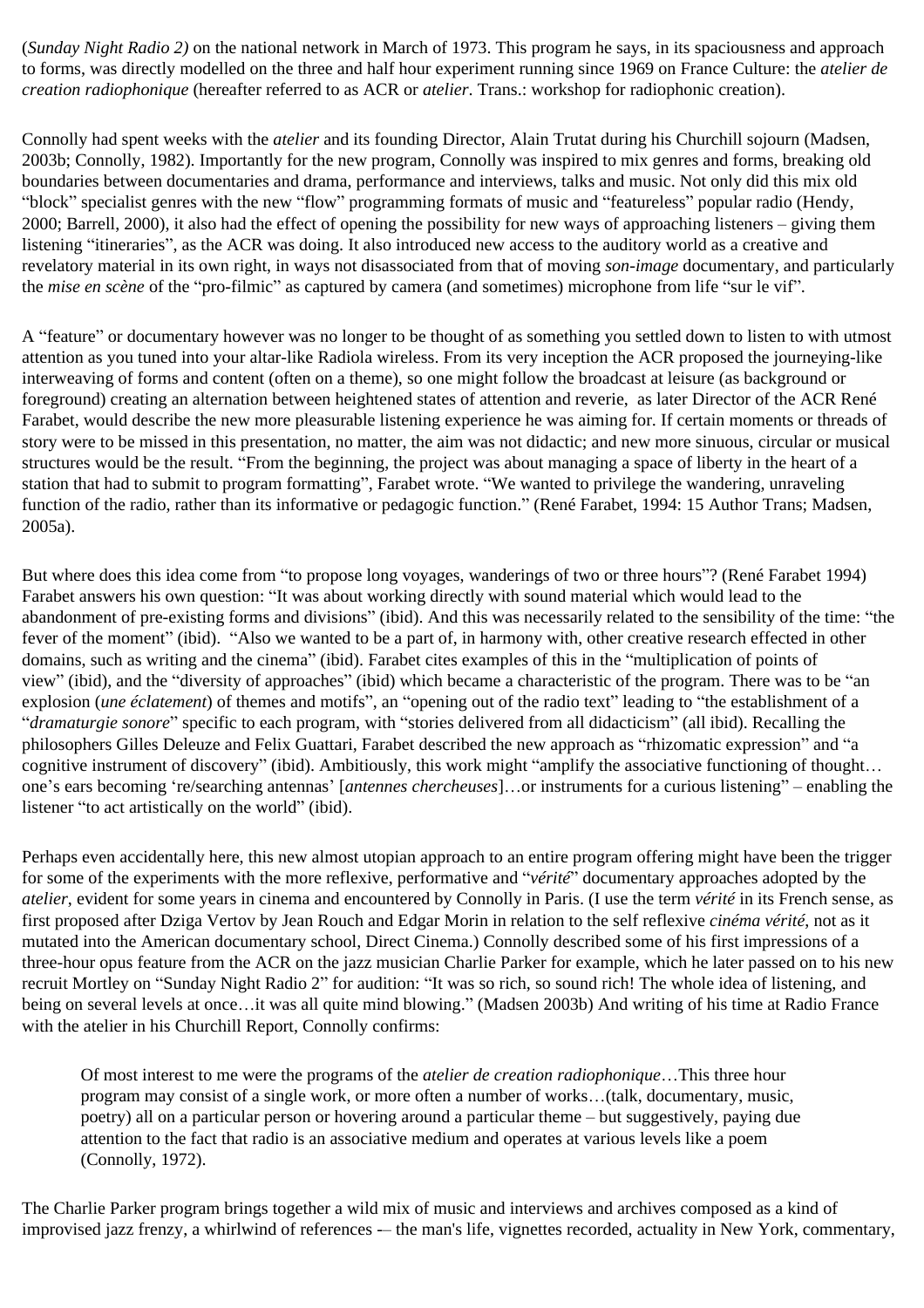quotations…a rhapsodic homage. The ACR's "Charlie Parker" still sits today unassuming in its 3 AGFA reel to reel tape boxes in a rarely opened cupboard, part of a "working archive" available to Performance and Features producers at Radio National in Sydney. These, and other tapes discovered from this collection (ACR), remain as an almost silenced memory of Connolly's visit in 1971, and also of the hours of listening labour Mortley devoted to these imports. The program does not exist in the official ABC Archive, nor is it catalogued there as yet, remaining in its original French boxes, without English annotation – its provenance and influence largely unrecognised by a new generation of radio producers unaware of its historical role in the formation of their craft.

But returning to that time of "*éclatement*" in radio: fortuitously out of that atmosphere of renewal and discovery Mortley was soon to discover her calling. She had arrived back just at the right time to benefit from this new ABC receptivity to European experiment and the types of programming directly influenced by the ACR and trialled on Connolly's *Sunday Night Radio 2*. In retrospect this period of renaissance at the ABC – happening in Radio Current Affairs and Talks also, and in evidence when the ABC launched its daring youth radio experiment "2JJ" – would mark a key moment in her apprenticeship as a radio *auteur*. This "first listening" was to be her "radiophonic education" (Mortley 2005), her first immersion into this new world of "radiophonic film"<sup>[2](#page-11-1)</sup> and acoustic exploratory features. And it was only after spending the next stage of an "apprenticeship" at the ACR thanks to a fellowship she was awarded from the French Government (Madsen 2002a) that she would come to know these expressive and revelatory *auteur* features as *documentaires de création.* Welcomed into the fold at *France Culture* in 1974 by Alain Trutat and René Farabet, she worked and observed the ACR for one year. (In this time she won a scholarship to observe feature-making at the Finnish national radio and there also produce her own "radio film" after journeying to the northern region of "Lapland").

## <span id="page-2-0"></span>*A radio d'auteur*

[T]he things that really grabbed me. They were the more documentary things like *filmes radiophoniques, acoustique*, …and I've started to say this recently: where "the sense is the sound and the sound makes sense (Mortley in Madsen, 2002a).

What Mortley was listening to in the beginning of her lone apprenticeship at the ABC, and as Connolly encountered and wrote about, offered the possibility of a very different approach to radiophonic and documentary expression. Here was something quite unexpected, and more to do with the acoustic traces gathered by a producer-author-writer with a roving microphone "*en plein air*". These traces, when carefully cut and mixed onto (then) magnetic tape, and forming their own *mise-en-scène* (or *mise-en-ondes*) would offer the producer and program team a challenge of a new kind. They could come very close to reality, yet be far from what we have come to regard as journalistic reportage. This was not a transparent conduit to the "real", although these audio "films" frequently possessed the ability to transport the listener (offering a kind of metaphysics) to new worlds made of sound and silence…and worlds not the poorer because they lacked images. Rather, and in keeping with radio's earlier expressive drama, feature and documentary traditions, the sound could conjure mental images to appeal powerfully and directly to the imagination, while at the same time giving the listener a sense of being "in the scene" at the interior of events. As Branigan explained it: "Sound draws our attention to a particular motion event and thus achieves a greater 'intimacy' than light because it seems to put the spectator directly in touch with a nearby action through a medium of air which traverses space, touching both spectator and represented event" (Branigan 1997: 98).

Musicality could also be important in these radiophonic "*films sonores*" as it continued to be so in similar offerings within the documentary film genre. The Australian critic and writer Barry Hill would refer to Mortley's own later feature work using musical metaphors. Here is what he had to say about one of her radio film "essays", "Stop Over Bangkok", in Melbourne's major broadsheet, *The Age*:

It is another masterpiece by Kaye Mortley, the only Australian I know who has found, in radio, the perfect artistic medium for the expression of an exceptional sensibility. Mortley uses the airwaves as other artists use paint or words or music. In effect she uses sound analogously to all of those mediums. Always personal (sometimes excruciatingly subjective), she can transform her own acoustic space into symphonies (1989: 8).

#### **The grain in the voice**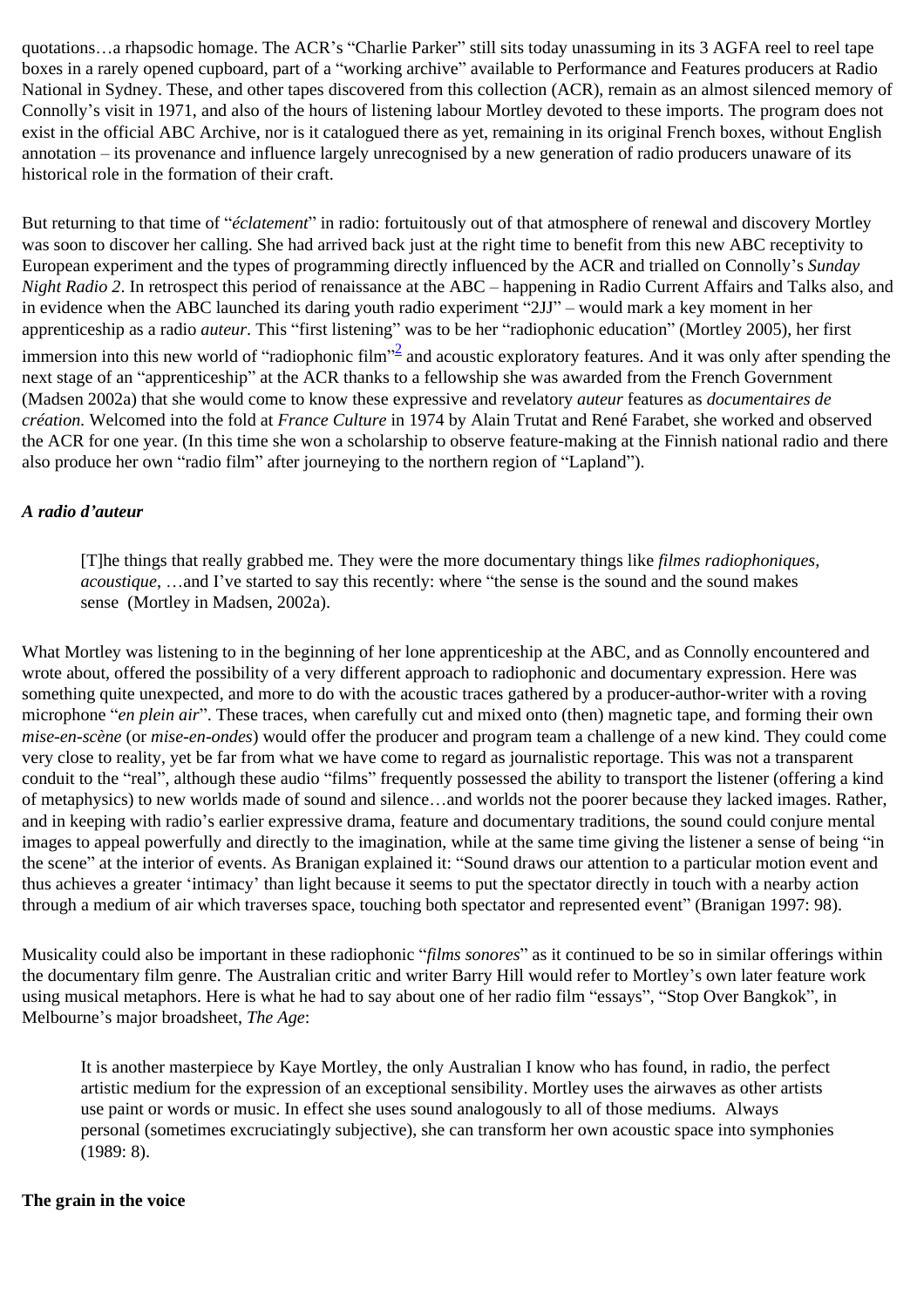It was the frequently personal nature of these programs marked by the grain of the voice of an *auteur*, which attracted Mortley – in opposition to something like reportage or journalism. This *auteur* is usually the producer-director. The French adopted *metteur en ondes* as a term (Trans.: putting into [the] waves) after *metteur-en-scène,* which in cinema refers to the director also, but this *auteur* can be multiple as when she has collaborated with René Farabet, or a variety of artists such as the German Jochen Gertz, or with her daughter Anna, or with the eminent Franco-Russian writer Nathalie Sarraute, or even with her "subjects" – the participants in these intensely worked acoustically rendered universes. They too participate in the weaving and weft of authorship, which is these recordings – even if the signature remains unmistakeably Mortley's. In an interview, in *Ear Magazine* (1987), for example, Mortley described how, "even for outdoor recordings I prefer to use 'studio' mikes (Neumann U87, for instance) because they can restitute a sound which is larger than life, and more detailed: plastic, transparent" (Mortley 1987: 8).

And these "voices" never appear disincarnate, but carry traces of the time, flesh and breath that carried them, even as Mortley's surprising choice of studio precision microphones for field recordings and attention to fine editing appears at first to render the voice without its coughs, gaffs, lip smacks or bodily noises. Indeed, I would argue in offering them to us in this way, her labour suggests an ethics as much as an aesthetic – based on an ecology of voice. Perhaps more than any other radio producer too, she has translated the material of others – and it is always identifiable I believe. In adapting the creations of a number of recognized radio *auteurs* (into French or English), she allows this work to continue to live and be heard in a polyphonous way beyond its linguistic and cultural boundaries. We must understand here how radio works of creation could not be subtitled as cinema (there was no visible text), and thus Mortley was contributing another kind of coauthorship here through a new poetics and ethics of radiophonic translation, helping to "give voice" to non anglo and francophone material – internationalising this field more generally and in another way following that already initiated by the German feature producer and Director of the International Feature Conference (IFC), Peter Leonard Braun (Madsen 2005b).

Mortley was drawn to this work then because it involved what I would call a powerful ecology of listening, which in its most important sense, is giving space and carrying capacity to voices (of people, places, things…the living, the dead). It was also as much a question of these works becoming fiction as being sourced in reality. As she explains, again recalling her early listening apprenticeship at the ABC:

[Mortley] There were all these European tapes which were heavily written onto the tape. [Madsen] What do you mean by 'written'? [Mortley] I mean it was the voice and the sound that was the message. The medium was the message. They weren't made of texts in particular. They were made of things, which belonged to the domain of sound. They were made outside of studios very often, and I was fascinated to see that this material could be put together more or less sensitively, intelligently, so what was reality in the beginning deviated towards a type of fiction… [Madsen] And this was authored work – as you might understand it within French film? [Mortley] What interested me was that somebody could be so completely immersed in the material: the material could be used on the one hand to be itself, but also on the other to express what the author wanted to say…There is the *cinema d'auteur* and the *radio d'auteur*. Of course there are formulaic documentaries. I really don't mind them. I watch them all the time on the TV – perhaps because there are no others – but there are also grand documentaries…, things which are closer to fiction (Madsen 1994).

Authorship can also be understood here in terms of the process and working context into which this work was made:

In the 80s and from a certain point on, and for reasons which escape me, my work attracted quite a lot of critical attention. As people read *Telerama*, or *Le Monde* or something, they saw my name. I probably never did more than five programmes a year, which in other people's language is quite a lot, especially as the *atelier* is very labour intensive…The thing about the *atelier*, and I'm only just getting over it, is the hundreds of hours you'd spend with a production assistant…Then, maybe 35 hours in a studio. I think it takes me as long to work out on paper as it does to mix. So there's 70 hours [and] hundreds of hours editing. (Mortley in Madsen 2002a).

Mortley was drawn to the authored nature of these often long *immersive* radio pieces – akin to the *auteur* cinema proclaimed by Truffaut in an essay as early as 1954 and a key part of the *nouvelle vague*. (Here the film director is claimed as the creative author: s/he writes with camera, images, sound). And as these new cinema *auteurs*, Mortley would come to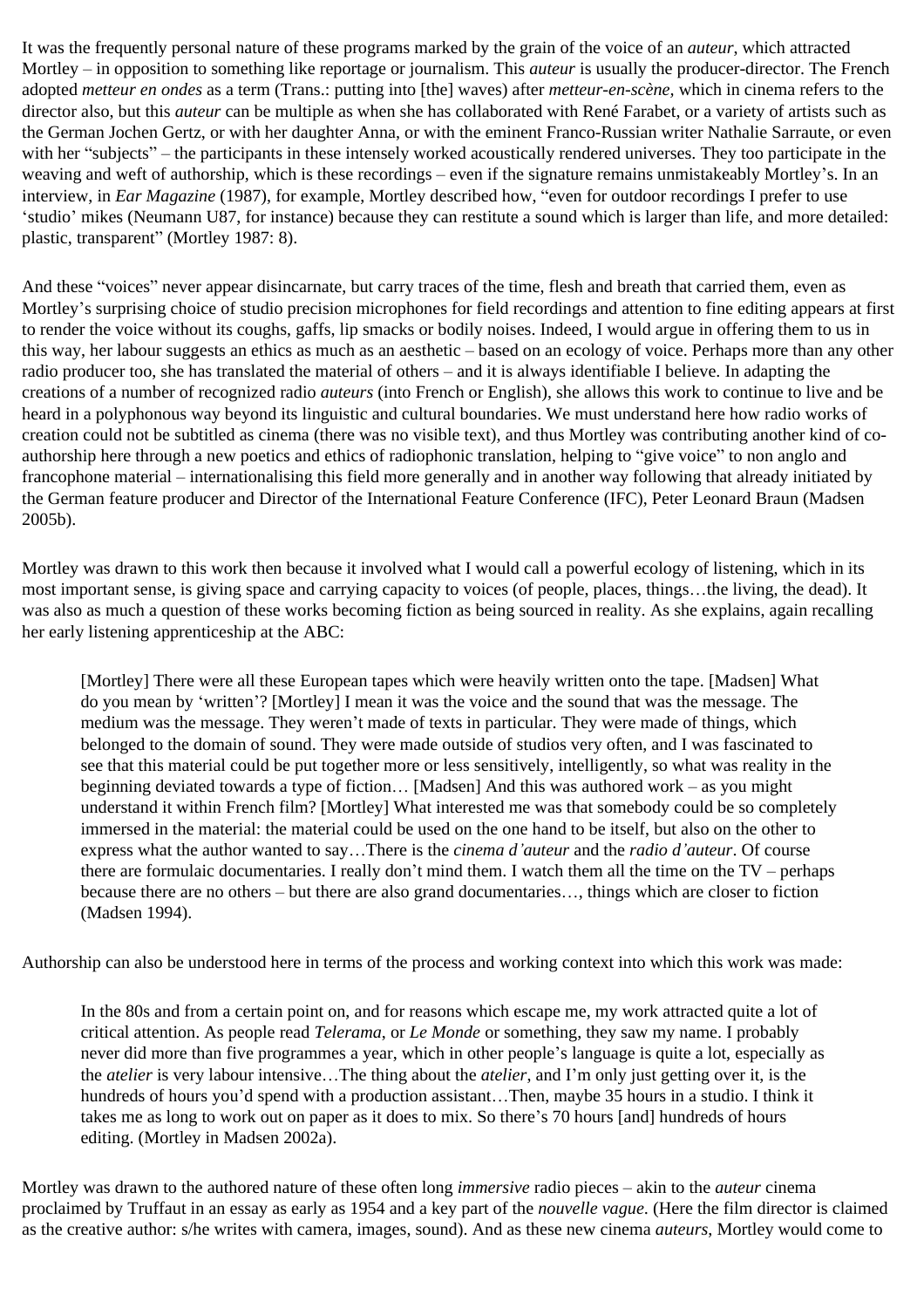almost intuitively understand her work (also a montage) as a form of "writing": on tape, in air, and now also in digital audio space. It is interesting that Mortley cites some of the same *auteurs* brought into a new pantheon of cinematic history by Truffaut as he proposed his "*politique des auteurs*" in that seminal essay (Truffaut 1954). Robert Bresson is notable here (Mortley 1996, 2002) because of his special interest in and most sensitive use of sound – and silence. For Mortley, Bresson could be understood as one of a number of significant "references" for her work as she draws on radio history as much as that of the cinema. In this conversation Mortley recalled too, with some embarrassment, how she always wanted to be a writer.

I thought it must be a wonderful thing. But I always thought I couldn't. I remember thinking very early on – and this was one of the things that charmed me with the radio- – the idea formulated by Alain Trutat, of "writing on tape". It was the ephemeral nature of it; and it somehow pleased me a great deal as a way of writing. [Madsen] It was not about proclaiming itself as 'literature'. [Mortley] I say the only trace of a radio program is what lives in the mind or sensitivities of the person who listens to it – *which is a great deal…which is enormous*…It had to do with writing, or…drawing – some people say 'sculpting', like Yann Paranthoën -– or painting, in the air…on air (from Madsen 2002a).

The sculpting (and tailoring) metaphor is the way another highly regarded French radio documentary *auteur* Yann Paranthoën described what it was he was doing: ("*un tailleur de sons*") (Compain 1990; Madsen 2003c; Paranthoen 2002). But for Mortley, her practice perhaps would combine the arts of writing (there are so many small texts) with sculpture, and even of the lapidarian. We might briefly detour here to dig down into this practice developed over years, building on that first listening, and begin to appreciate why it is so productive, even essential, to speak of an *auteur's* work in this context of "*les hommes de radio*" (the men of radio) as they were described in France, the professional broadcasters, who for the most part dominated both state and public forms of broadcast radio until very recently. Mortley stands out in her early apprenticeship in this new field of the radiophonic film gathering force in Europe and Australia not merely because she was a woman, but more importantly because her unique approach to something so simple as recording, writing and giving space to a voice, made what she does into an art form – perhaps even a way of meeting and sharing the world. And this could be a kind of ethos for living.

Documentary was…a means of sharing experience…not just conveying the facts (Ivens in Delmar, 1979: 73).

This is deceptively minimalist work, where she appears to excise all sonic manifestations of body from a voice with her careful "fine editing" of lip noises and other "wet" sounds. One can even imagine this edited voice, stripped of its more obvious bodily functions (the click of a jaw), to be somehow disembodied as some writers and practitioners of radio have argued has become a defining characteristic of the highly polished mainstream radio voice, which Mortley plainly eschews – "cleansed" to the point of sterility – "trained, controlled and dead" (Lander 1994: 22).

To the contrary the voice as revealed by Mortley's meticulous editing is profoundly embodied and vibrant – and this voice is often "foreign", or not conventionally articulate as in her audio portraiture of gamine dancers "*les petits rats" de l'école de danse*, Paris and at the Paris Opera (1996), or of the autistic child, Luc (in *L'histoire de Luc* ), or the children in general who frequently enter her programs to remind us perhaps of our deadening/deafening will to control all that we see and hear and experience. This voice offers a *revealing* of the body as it is carried by the voice and released into the exterior world – a revealing perhaps of the grain of the voice (if we take up Barthes' term) through the finely honed craft of cut editing. This was at first a material practice involving touch. Whilst Mortley often reveals the voice as a multi-faceted jewel having diverse reflections, her craft is also akin to that planing and polishing which reveals the essential heartwood of a timber turned inwards, away from its rough surface towards its essential *timbre.* And amidst an apparent smoothness, this graininess also speaks of time, experience and memory.

A sound becomes a memory the minute it is recorded; it's a memory of itself and it's also your own memory of itself and it can become someone else's memory of something which they do not know, because we have memories of things which we do not know – which we don't know consciously – or things we haven't seen (Mortley in Madsen 1994).

Noise presents itself as only one signifier of the physical body, but the presence of body extends beyond this reduction. As Mortley would have it, the metaphysical body is carried in the voice channelled by microphony, in its meaningful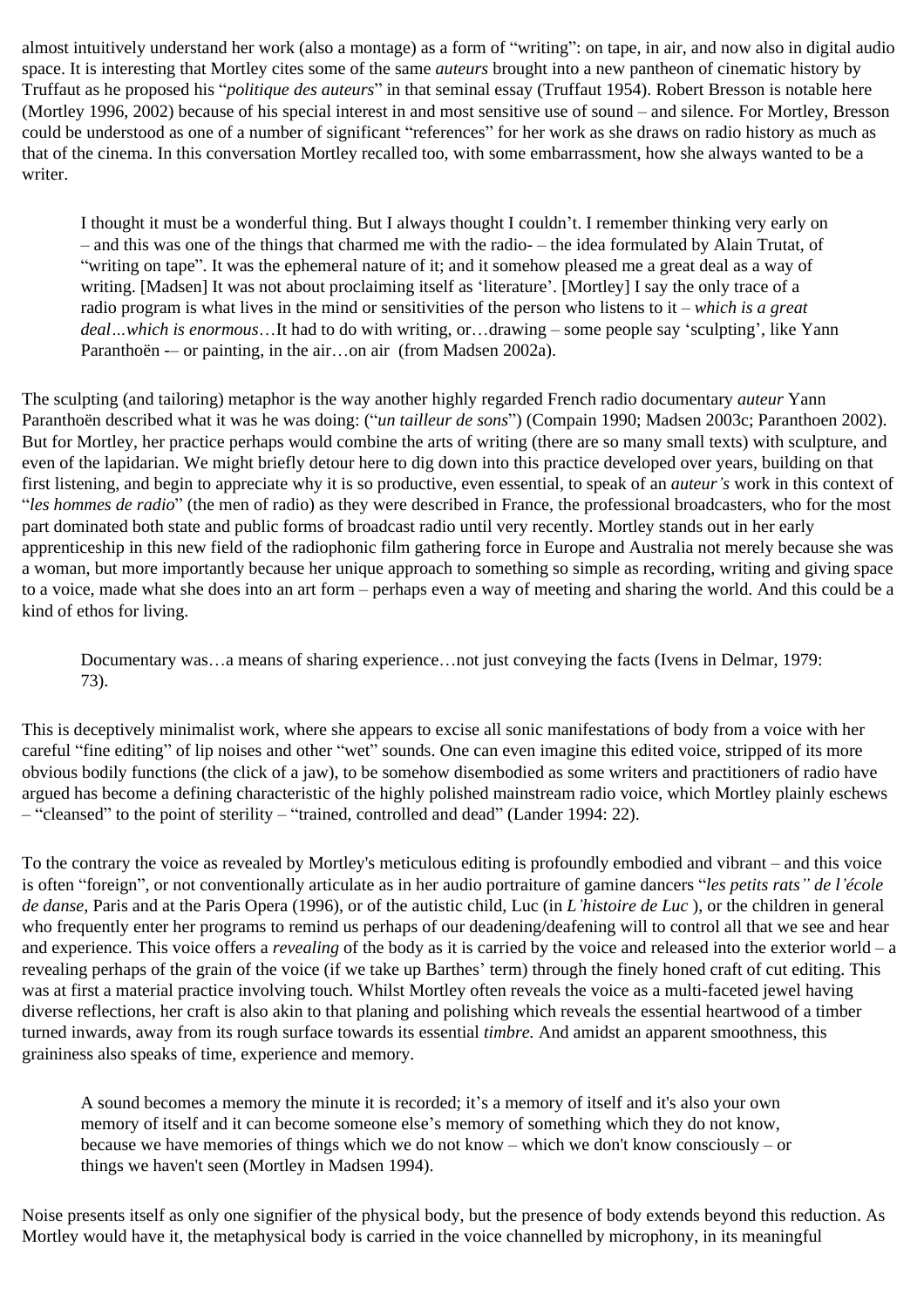articulation as much as in those accompanying noises which she tends to remove so as to release something more. Mortley's precise practice also owes much we might now understand to the traditions of Zen Buddhism, and I would add, there are similarities between her intimate and very concentrated working with tape (or its virtual equivalent today) and that of the Japanese gardener who, in imitating nature via the creation of miniatures, chooses to purify and edit in the most exacting of ways, creating within the restrictions of a closed space, places of expansive contemplation intended to merge perceiver with the thing perceived. It is not incidental that Mortley compares her life work in radio with that of a Zen monk:

I wrote a paper in which I compare the detachment required of a radio producer to a Zen monk. Because as you know, there is a great deal of work that goes into a radio program, a great deal of time invested in it. Maybe no one will speak to you about the radio program, and you have to be prepared for this, all the tractations<sup>[3](#page-11-2)</sup> have to have been done between you and the work. So the attitude is one of extreme detachment already and in a sense, a radio program has absolutely no necessity except the same sort of necessity of the moon in front of the window which is the subject of a lot of Bashõ's poetry (Madsen, 1994).

## <span id="page-5-0"></span>**Giving a space to a voice**

When we talk about the *documentaire* of the ACR, it's like the film documentarists, Joris Ivens…Robert Flaherty, Chris Marker, Jean Rouch. (We made an *Atelier* on him and Dziga Vertov). For me that is what we mean by "feature" on the ACR. One could also call it "*documentaire de creation*" (Alain Trutat in Madsen, 2002b. Author Trans).

<span id="page-5-1"></span>As in Europe, the openness to change and experiment at the ABC marked a new willingness to "open up the studios" to "actuality sound", and also to the voices of ordinary people – recorded "wild" (or sometimes brought to the studio) without the need for scripting or actors to re-present their words. It is worth recalling that prior to the 1950s (and still evident in the 1960s) most documentary and "feature" style programmes were in fact scripted, with little location sound or usage of interviewees' own voices. As the long time BBC Features Department producer, Douglas Cleverdon recounted: "The radio documentary was originally constructed from documents, it only later came to include actuality" (Cleverdon 1977). As authored works these highly artisanal productions had aspired to be an "art form" (ibid), with their "main tool…the microphone" (ibid). The BBC Features Department (1941–1964) for example had built its renown through its early experimentation in "featured programmes" (Felton 1949: 99 –109), $\frac{4}{5}$  and as a result of its association with many distinguished writers who produced classics in the post war period such as *Under Milkwood* (Dylan Thomas with Douglas Cleverdon) or *The Dark Tower* (poet, Louis MacNeice). These "features" as they were known at the BBC from the late 1920s -– the term continues to be used by Western European public broadcasters, as by the ABC and is the legacy of BBC influence in this field – were really closer to performed poems. Douglas Cleverdon tried to define this (for many) confusing term as all those "works of poetic imagination which may have been inspired by documentary material, for example: *Under Milkwood"* (Cleverdon, 1977). In my interview with Mortley she admits, however, the French were hardly likely to adopt this term: "There is no real word to describe this sort of thing, and the French are not going to say 'feature'. Because they are not into using foreign words". [Madsen] "Particularly English". [Mortley] "Particularly English" (Madsen, 2002a).

Regarding this earlier period in France, Farabet gives a similar account of how the script was all, and that before the establishment of the ACR, interviews of whatever kind rarely were allowed to exist as spontaneous conversations. This was the case even when those interviewed were celebrated authors. "Very often these interviews were prepared in advance" says Farabet, "written in advance and then recorded. For example, Andre Breton. I remember Breton reading his responses to the interviewer. It was quite strange really" (Madsen, 2003a).

Even in the post war reconstruction period, spontaneous speech would largely be absent from these kinds of production, or when recorded, it would generally be used in short grabs with scripted renditions the preferred method (Scannell 1986). Most feature programs, as Farabet affirms in the French context, were also very literary studio bound affairs, contributing to the limited range of voices heard and the oft times mannered feel of many of the performances. In more than one sense, radio features until the 1960s and other drama productions were regarded as closer to theatre than say the cinema (See also Martin Esslin's essay "The Mind as a Stage", 1980). These features however were also principally understood as "writer's" (or sometimes composer's) programs, even if audio embellishments in the form of sound effects or composed music could take equal precedence to the text in the recorded result, with often striking impact (Braun 2001; Madsen, 2005). The BBC (with its radiophonic workshop), as in France, Italy, Germany and much of Eastern Europe, experimented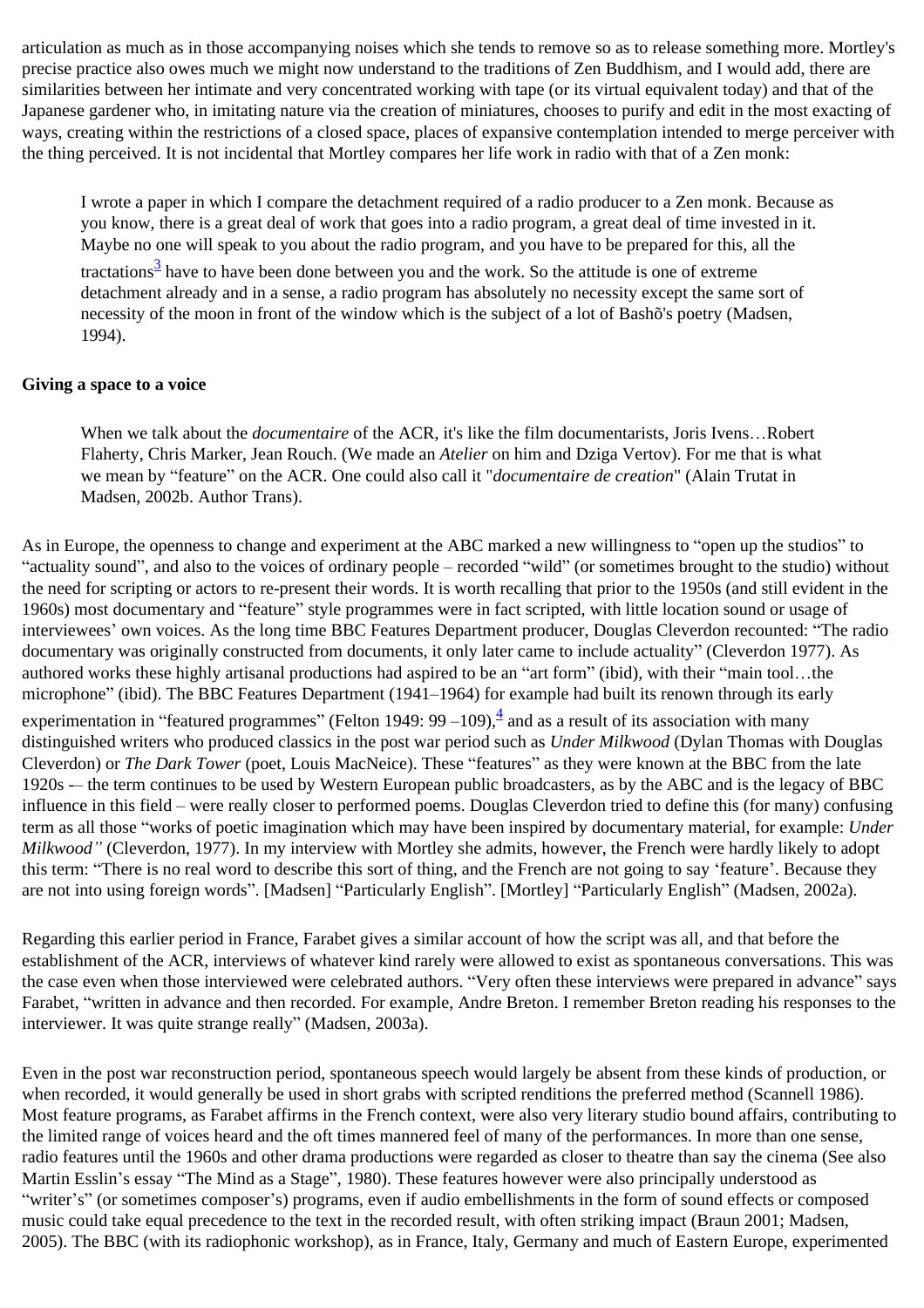with the idea of radiophonic music composition and variations on *musique concrète* as pioneered by Pierre Schaeffer at France's national state broadcaster (then known as ORTF). Some of the major works of electronic music and experimental forms of radio drama were also the direct product of public service radio's support for "laboratories", workshops and studios in the 1950s to 1980s (Madsen 2009). Examples include WDR Cologne's Drama Department where Stockhausen produced "Hymnen", or the later *Studio Akustischer Kunst*; the *Club d'essaie* of ORTF, France; and Milan's *Studio di Fonologia,* RAI, where Luciano Berio was a director for some years, and where new exploratory documentary approaches to radio theatre created hybrid forms of the kind that would also make a great impression on Connolly and in time on other producers including Mortley at the ABC.

Connolly encountered Georgio Pressburger's 1971 Prix Italia winning "pure radio" documentary performance "Children's Games" for example, while in Milan. Based on Flemish painter Pieter Bruegel's 1560 painting of the same name, Pressburger turned the studio into a play space for local children to perform games of birth, death and marriage, recording them over many sessions and creating a unique document of a "living performance", a new "writing on tape" as he called

<span id="page-6-0"></span>it<sup>5</sup> echoing with the voices of sixteenth century peasant children and the over 300 ancient games made audible, and originally depicted by Bruegel. These kinds of experiments were an attempt to create "a visible theatre, a sort of hybrid between theatre and cinema, through pure sound" as Pressburger explained much later, reflecting back on this fertile time of radio re-imagining at RAI (Pressburger, 2002) where the script was created out of the auditory traces of the performed real. This was also a rare example of ordinary people – and one of the most repressed voices of all in radio – children – being brought into the atelier environment, there to create/provoke a new almost mythical "space filled with objects and characters through sound, first monophonic and later stereophonic" (Ibid).

Mortley would later quietly instigate her own documentary performance *atelier*-like environment for *Sunday Night Radio 2*, when she invited then barely known actor and Aboriginal tribal man David Gulpilil – emerging as a new star after appearing in Peter Weir's film *The Last Wave* (1977) – into the hallowed halls of high cultural Radio 2 for the "documentary" she would simply name "Gulpilil". The ABC entered the program in the Prix Italia in 1978 in the documentary category. Mysteriously she offered: "It is one of the four types of program I make, with just one actor". As one of the first feature programs she ever produced – and responsible for getting her internationally "noticed", taking her yet further afield to make radio, this time to Berlin – it was an extraordinary moment. As producer Tony MacGregor writes on the occasion of the program's rebroadcast some 27 years after its first broadcast:

At a time when radio documentaries were strictly controlled, built around detailed scripts read by professional radio actors, Gulpilil's undirected, 'free' use of the studio was a radical act – all the more so at a moment when black activism was just beginning to get militant, along with a new sense of the importance of Aboriginal culture (MacGregor & ABC 2004).

As Mortley recalled herself, it was perhaps the first time a tribal Aboriginal man had been invited into an ABC studio to talk on his own terms, and to have his own language given a space, rather than to be an object of anthropological enquiry or to be faded down to make way for the usual rendering via translation and voice-over. Rather as MacGregor wrote, "[i]n 'Gulpilil', the actor conjures images of the desert, and a haunted house; he tells his life story, and holds forth on culture, film and religion. He plays didgeridoo, and imitates the calls and flight of birds. It's a virtuoso performance" (ibid).

This "project" of Mortley's – and each work appears as if it were a project – could be considered an experiment, although it was not of the kind generally conducted, or being "performed" in the radio labs of Western Europe even in the late 1970s. Mortley's reflections on her first foray into this art of "writing on tape" and "with the real" speak eloquently of the work of the radio writer whose task it is to be a recorder of repressed silences and languages lost to colonial conquest. It is as much ethical as it is artistic.

Maybe I had a sense that it was important. There was hardly anything at all on the radio [featuring tribal Aboriginals]. I don't know how many days we recorded in the studio. You know Aboriginals have this way of walking – they don't walk with you, they walk behind you. It was the first time I had encountered that, and I have this vision of David Gulpilil, who is about as tall as the door, trailing in his jeans somewhere behind me through the door of the radio studio, and it was a movement like this. It was also so strange to see an Aboriginal there [in the ABC] (Mortley in Madsen 2002a).

Mortley has said before that she does not like to ask too many questions (Madsen, 1999) and that her work is not so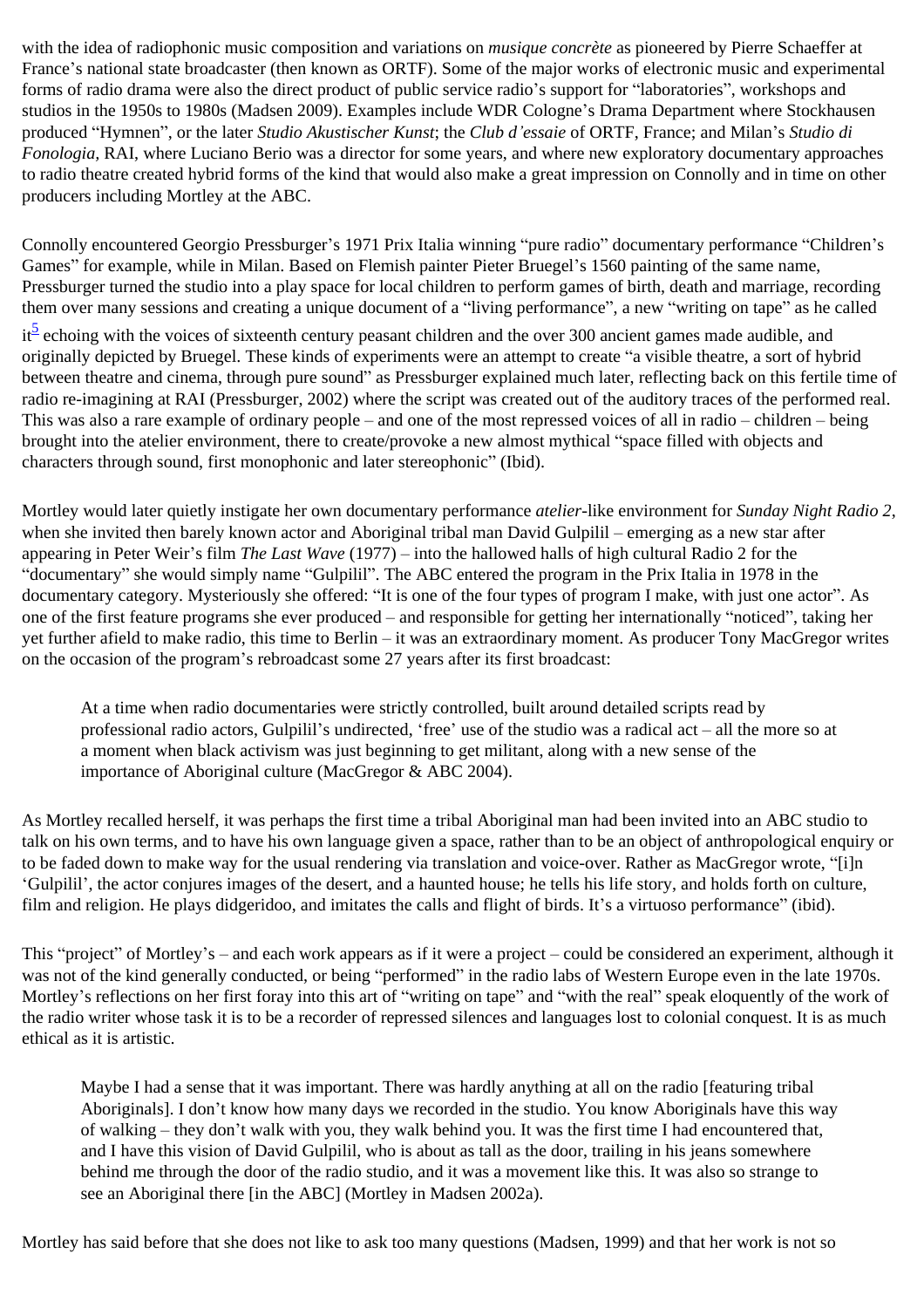I asked him a couple of questions, but basically I just said, tell me where you come from…and sing me some songs and show me some instruments. I asked him to tell me first in his language and then in English. And that's why it took so long because his language would last a half an hour, and then in English. For me it was very important to hear this Aboriginal language on the radio and to give an aboriginal voice a space on the Australian airwaves…Radio is about giving a space to a voice (Mortley in Madsen 2002a).

Her approach appeared in opposition to most interview-driven programming and journalistic media practices and where silence and the spaces between words are almost always edited out. Mortley has said of these silences in her work, and of the fact that she asks "very few questions": "It's where the listener can write himself into the tape, which is why a lot of my programs seem very empty" (Madsen 1994). She has chosen what might be thought of as a "poor radio" in the tradition of an *art povera*, in the same way as the writer and auteur, Marguerite Duras, spoke of her film work as a "poor cinema". These words from Duras might well describe Mortley's own approach: [T]hose voices would just never have made it near the film if the film had been full of images, if the film hadn't any fissures, any...what I call holes, if it hadn't been impoverished - well, that for me is wealth (Duras & Gauthier 1987: 59).

# **Soundings in the dark**

In the ABC of the early 1970s, we can recognise then a desire to create "reality fiction", following on from earlier European and British experimentation in the broad genre of "features" and in the early attempts at acoustic documentaries. Producers could grasp the expanded possibilities of field recording, as they escaped the confines of the studio and the overly literary constraints established by the scripted feature. Cutting and editing reality – whether actuality or voices of ordinary people – became a key part (in general) of a new idea of feature making, and drama too: take the new *hörspiel* (hearplay in German), which also heavily used actuality or "*original ton*" (Schöning 1991). In a certain sense these developments (and unusual emphasis on the art/craft of production: montage, editing, *mise-en-scène*, "writing" with the microphone and tape) also helped to focus attention on the producer as author, and away from the writer of a (radio) script. Emerging here was a new *radio d'auteur,* whether this author was understood as a "producer-writer" in the BBC features sense (Cleverdon 1977), or as the pursuer of that depth to be discovered "in the real", through a new kind of sonorous "writing with tape" (Connolly 1982: 26). This mirrored the rethinking underway in cinema as we have seen to the realm of authorship (or the *auteur*) and

<span id="page-7-0"></span>its relationship with the tools of cinema (the "*camera-stylo*").<sup>[6](#page-12-0)</sup> These French debates around *auteur* cinema are now well known, but at the time they were the subject of much discussion and critical writing, having impacts far beyond the French film scene, and as we now can more fully recognise, even on the radio made at the ABC.

No less influential to the formation of a new *auteur* tradition in radio documentary and Mortley's own development, were the cultural changes which opened up this new space in the French state broadcasting institution Radio France, and these equally influenced art, culture, society and politics more broadly in the wake of 1960s counter culture movements (Madsen 2005). In the French context, we can hear a sense of the upheaval happening immediately in the wake of the '68 "*évenements*" in this manifesto like statement from René Farabet, then a new producer with vision at the ACR in 1972. "The world is the studio of tomorrow. A great open air", he proclaimed. "To recommence history at zero." ("*Le monde est le studio de demain. Un grand plein-air. Recommencer l'histoire à zero*" (1972), (Rene Farabet 1994: 20). As I have already referenced, Farabet would go on to become the Director of this experimental space (1969-2001) within the mostly conservative institution of Radio France, actively shaping new approaches to "*documentaire de creation*", as well as new forms of "*filme radiophonique*" and "*filme sonore*." Mortley would collaborate too with Farabet after her "apprenticeship" experience at the ACR. Spending some time going through the archives of this program at Radio France – which has just celebrated its 40th anniversary (France Culture, 2009) – Mortley's contribution is amply evident, in addition to the prodigious and oft- cited output she has also accomplished internationally.

In perhaps an unofficial sense (very little writing exists assessing the work of radio makers), I would argue for her critical but understated influence both on ACR and on wider international traditions of documentary and feature radio (Bouchez 1994). In a survey I conducted of some of the world's key European radio documentary makers she is consistently singled out as one of those who have made a significant contribution to the field of radio creation internationally (Madsen 2002- 2004). The frequency with which her work is still commissioned and rebroadcast by the large European state broadcasters also attests to this status.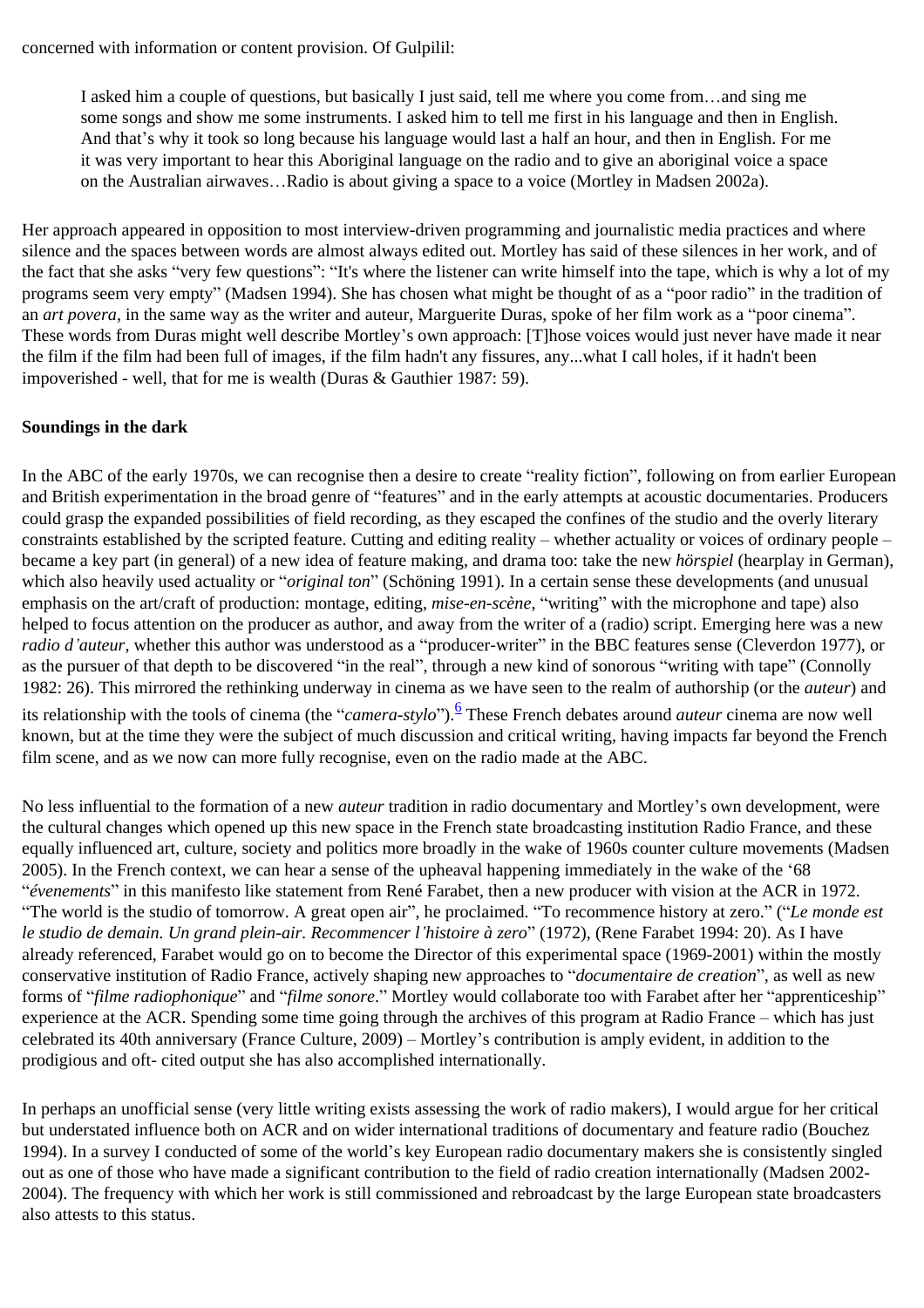Mortley's earlier invocation of "grand documentaries" and the *auteur* however may seem too romantic by far to those accustomed to viewing/critiquing media forms within a vaguely post-modernist or post-structuralist framework, or to those used to "reading" popular culture "texts" in the wake of Derridian deconstruction or Foucault's and Barthes' earlier polemical claims of the "death of the author". I am repositing here nevertheless an idea of the author in relation to this new field of radio (1970s on), and which draws directly on Mortley's invocation of the term as it emerged and has been critically used within French film and literary studies since the late 1940s (forming the basis of the *cinema d'auteurs* constructed in the pages of *Cahiers du Cinema* in the 1950's). In the broad field of documentary cinema, the word *auteur* still has resonance and currency, even if in radio it has often seemed at loggerheads with the prevailing industrial commercial or bureaucratic public service production cultures a characteristic of radio around the globe. Here we are more used to encountering personalities or talkback kings, and rarely the producers behind the scenes who, in public broadcasting, now anonymously ensure content is there to be turned into audio. Today, this kind of discussion may have an added import (in an ethical sense) as the idea of an author who takes responsibility for his or her work in media production (and is identifiable at all) becomes obscured, or is rendered almost meaningless (and increasingly powerless) by the current managerialist and populist broadcasting model where producers are increasingly treated as closer to post-industrial "content providers". I would also argue that work of the calibre, sensitivity and individuality found in Mortley's 30-year oeuvre appears to be having less and less traction with those responsible for programming and decision-making, and this within public broadcasting institutions in France and Australia who formerly commissioned this kind of work on a regular basis, and without too strong an editorial hand (Madsen, 2007b).

Mortley has a distinguished body of work that has developed and evolved over decades and across cultures. Nearly all this corpus is made for the radio, and thus it has always risked being overtaken by what one early feature maker described as the "ghastly impermanence of the medium" (Sieveking 1934). As I have argued elsewhere, however, the dawn of the mp3 download (or podcast) may offer to change what might seem like a generally depressing situation for this rare breed of *producer-auteur* such as Mortley within a public broadcasting ecology. We may still get to hear more of this exquisite yet hard to categorise "writing in air", and like the parallel *auteur* tradition developed since the 1920s in cinema, this work may yet find new and appreciative audiences.

In this time of immersion and apprenticeship in a new radio, flourishing as it was within European public service broadcasting – and also finding its space in Australia – Mortley discovered she too might be drawn to write with microphone, sound and silence. The works she heard from all over Europe, not only from the *atelier de creation radiophonique*, appealed to her because they offered a charged reality which rubbed up against fiction; and the sounds and silences which presented themselves in the layers of listening could be freed to the imagination as "mind movies" (eg., *On Naxos; Thebes, A Road Movie; Stopover Bangkok*) or appear as "transparent documentaries" (eg, *Under the wing of…*)

Crucially for Mortley, these radio films were not about information or facts – "facts are always a lost cause" wrote Mortley, quoting Francis Niney, who in turn quotes from the French documentary film maker Max Ophuls – but were "ways of saying, ways of doing" (Mortley 1996). They were not journalistic in any traditional sense, although Mortley does record interviews, as she has also presented sometimes profound testimonies and witnessing of events and places existing uncomfortably just beneath the surface of society's respectability: for example her award winning *documentaire de cré ation* on the rarely discussed Second World War concentration camp *Le Struthof* in Alsace, responsible for atrocities and genocide on French soil. At the time of making *Le Struthof The French Camp* (1998), Mortley was well aware of the tradition of new wave and feature styled verité documentary in France and influential around the world. She recalls Resnais' *Le nuit et le brouillard* ("Night and Fog") and *Le Chagrin et Le Pitié* ("The Sorrow and the Pity") of Marcel Ophuls – which impressed her at the time she was living in Alsace (Madsen 2002a). And when she was making her own piece, she recalled the effect of Resnais' film (after Auschwitz):

It was a very new wave film, but very interesting also. It's not a documentary really – well it's a documentary, about an empty space. And maybe that one influenced me a great deal, because there is a lot of empty space in "*Le Struthof*"… as in many of my programs (Ibid).

In this sense of allowing silences to speak – the gaps we mask by too many words – radio might act not as Fourth Estate journalistic inquisitor, but rather as a deeply inward and ultimately revelatory medium. I would also say in this lovingly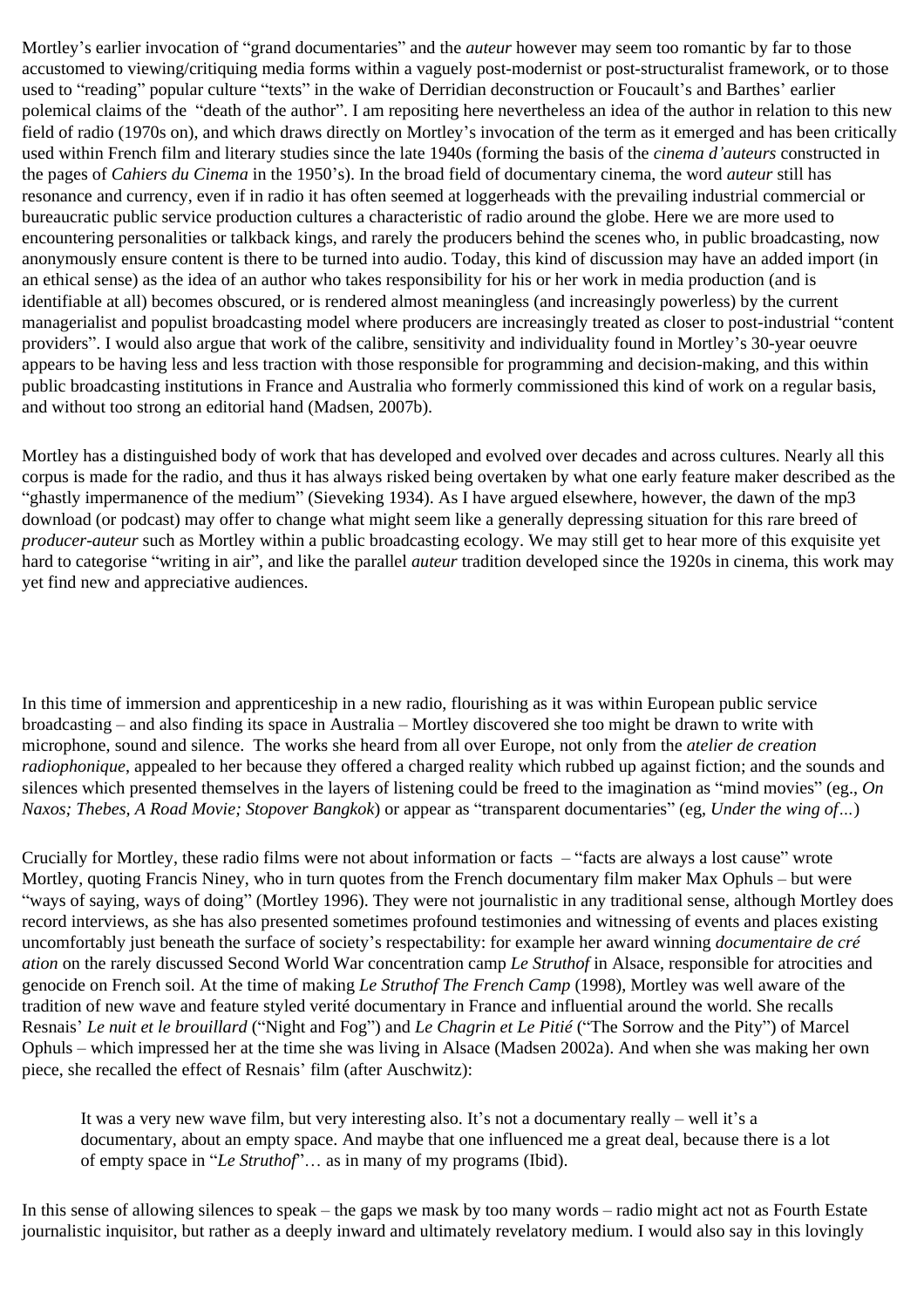made *radio povera* – in making space for voicing and silence – Mortley allows her *auditeurs* the privilege of approaching the microphone and the radio as *auteurs*.

I suddenly realise I have written little here of Mortley's programs' subject matter but as she says, this is not what is important:

Very little work does address emotion or sensibility. It addresses subjects. And what I always say in my workshops is that the subject is always a pretext unless you are a real journalist or you have to do a paper on say Afghanistan. The subject is multi-faceted. And the subject is a pretext for something bigger than the subject…which may not be named. It may be worked around I think…I would make a plea for very human work: human work which has feelings in it, and emotions in it, and time and love, life and death. But this may be very old fashioned. (Mortley in Madsen 2002a).

#### **References**

Astruc, A. (1948, 1968) "The Birth of the New Avant-Garde: La Camera-Stylo" in P. Graham (Ed.), The New Wave. (17- 23). London: Secker & Warburg.

Barrell, T. (2000) "Torque radio: The Radio Feature" in S. Ahern (Ed.), Making Radio: A Practical Guide to Working in Radio (189-197). Sydney: Allen & Unwin.

Bouchez, E. (1994, 13 July, 1994). Telerama, 118-119.

Branigan, E. (1997). "Sound, Epistemology, Film" in R. Allen & M. Smith (Eds.), Film Theory and Philosophy (95-125). Oxford: Clarendon.

Braun, P. L. (2001) "Peter Leonhard Braun presents the Classics" on International Features Conference 2001. Sydney: Audio Arts Department, Australian Broadcasting Corporation. Unpublished Audio Recording.

Cleverdon, D. (1977) "The treatment of documentary material from the author's point of view: reality and subjectivity" in R. N. d. Espana & E. B. Union. (Eds.), Rencontres de Tenerife (194 -206). Madrid: Radio Nacional de Espagna (RTVE).

Compain, T. (Writer) (1990) Le Tailleur de Sons: Yann Paranthoen [film and VHS]. France.

Connolly, R. (1972) Churchill Fellowship Report. Sydney. Authors Collection

Connolly, R. (1982) ABC Radio: Culture and the Spoken Word. Australia Cultural History 2: 22--37.

Delmar, R. (1979) Joris Ivens: 50 years of film-making. London: British Film Institute.

Duras, M., & Gauthier, X. (1987) Woman to woman. Lincoln: University of Nebraska Press.

Esslin, M. (1980) Mediations: essays on Brecht, Beckett, and the media. London: Eyre Methuen.

Farabet, R. (1994) Bref Eloge du Coup de tonnerre et du Bruit d'ailes (Ist ed.). Arles: Phonurgia Nova.

Farabet, R. (1994) L'avenir de la radio. Dossiers de l'audiovisuel (53), 15 - 17.

Felton, F. (1949) The radio-play: its technique and possibilities. London: Sylvan Press.

France Culture, Radio France. (2009) Ecrire le son du monde (encore) Retrieved November 10 2009, from [http://sites.](http://sites.radiofrance.fr/chaines/france-culture2/emissions/acr/presentation.php)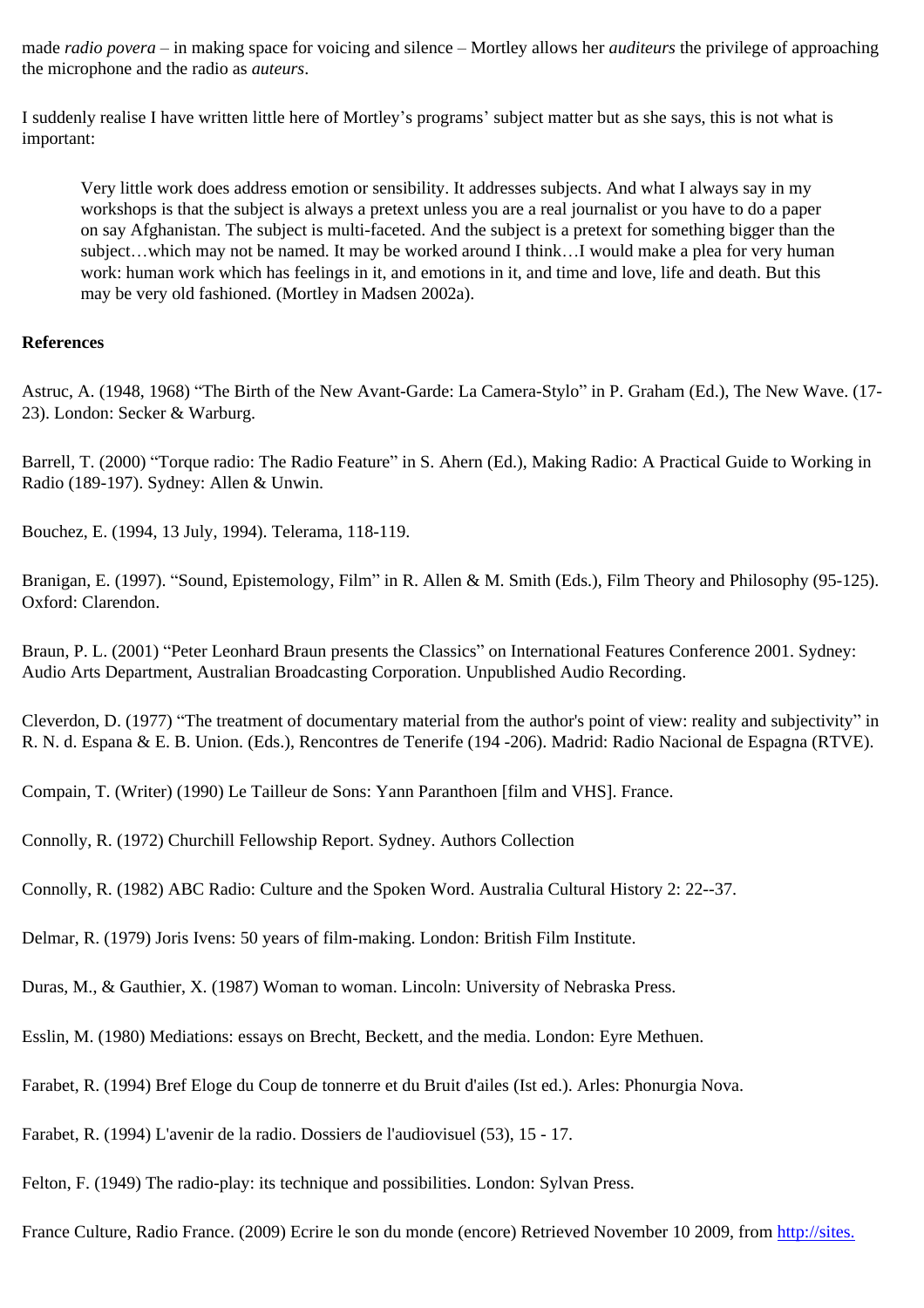### [radiofrance.fr/chaines/france-culture2/emissions/acr/presentation.php](http://sites.radiofrance.fr/chaines/france-culture2/emissions/acr/presentation.php)

Hendy, D. (2000) Radio in the Global Age. Cambridge: Polity Press.

Hill, B. (1989, 14 September, 1989) "Using words and sounds to paint masterpieces" in The Age, 8.

Lander, D., & Walter Phillips Gallery. (1994) Radio rethink art, sound and transmission Banff, Alberta: Walter Phillips Gallery.

Lindemann, K. (1987) "What is a Feature?" in Edition 1, 1987. Belgische radio en Televisie & F. Stein. A Feature Anthology. Author's Collection.

MacGregor, A., & ABC (Australia). (2004) Gulpilil. Retrieved Dec 10, 2009, 2009, from [http://www.abc.net.au/rn/arts/](http://www.abc.net.au/rn/arts/radioeye/stories/s1097746.htm) [radioeye/stories/s1097746.htm](http://www.abc.net.au/rn/arts/radioeye/stories/s1097746.htm)

Madsen, V. (1994) Interview with Kaye Mortley July 1994 Paris: Unpublished audio recording

Madsen, V. (1999) The moon in front of the window: reflections on the radio of Kaye Mortley. Essays in Sound (4).

Madsen, V. (2001) The Moon in front of the window, audio essay on Kaye Mortley (ABC feature), included in Madsen, V. (2001) Dark Room Project Doctoral Thesis Sydney: University of Technology, Sydney (CD recording).

Madsen, V. (2002a) Interview with Kaye Mortley, Paris 2002: Unpublished audio recording

Madsen, V. (2002b) Interview with Alain Trutat, Paris: Unpublished audio recording

Madsen, V. (2002-2004) (ed) International Features survey. Unpublished research survey

Madsen, V. (2002c) Interview with Klaus Lindemann & Peter Leonard Braun, December 2002, Wustroff, Germany. Unpublished Audio Recording.

Madsen, V. (2003a) Interview with Rene Farabet Paris: Unpublished audio recording

Madsen, V. (2003b) Interview with Richard Connolly. June 25, 2003, Sydney: Unpublished audio recording

Madsen, V. (2003c) Interview with Yann Paranthoen. Radio France, Paris: Unpublished audio recording

Madsen, V. (2005a) "The atelier de creation radiophonique: propositions for an expanded radio imaginary" in B. Berryman, D. Goodman & S. Healey (Eds.), Radio in the World: Radio Conference 2005 (Electronic ed., 471-481). Melbourne (Vic.): RMIT Publishing.

Madsen, V. (2005b) "Radio and the Documentary Imagination: Thirty Years of Experiment, Innovation, and Revelation. The Radio Journal: International Studies" in Broadcast and Audio Media, 3(3), 189-198.

Madsen, V. (2007a) Interview with ABC Producer, Andrew McLennan. ABC Sydney: Unpublished audio recording

Madsen, V. (2007b). Interview with ABC Producer, Robyn Ravlich. ABC Sydney: Unpublished audio recording

Madsen, V. (2009). "Written in air: Experiments in Radio" in G. Priest (Ed.), Experimental Music: Audio Explorations in Australia. Sydney: UNSW Press.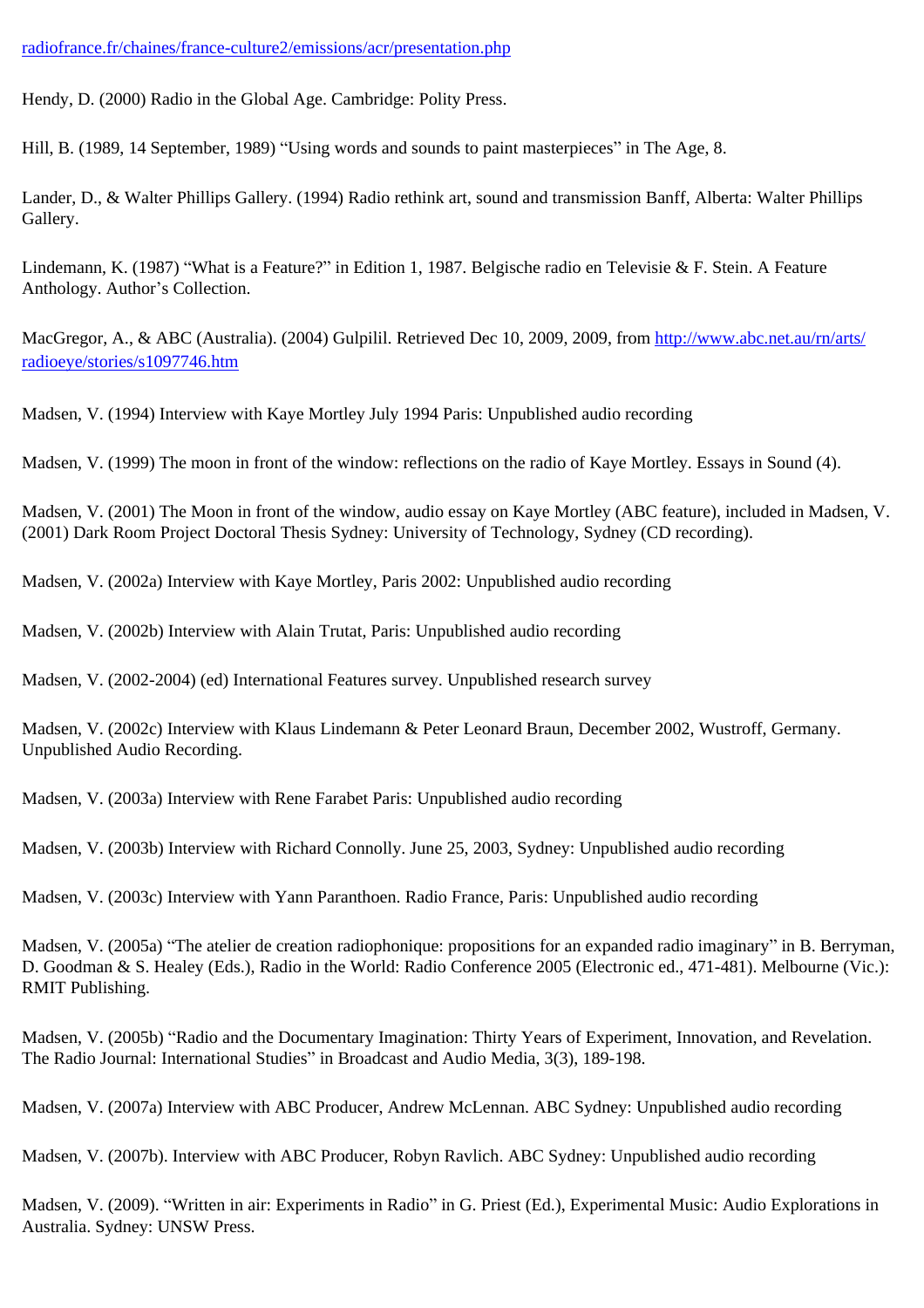Mortley, K. (1987) Notes, Ear Magazine, March 1987, New York, 8-9.

Mortley, K. (1996). "Around Naxos: a radio 'film'" in TDR/The Drama Review, 40:3 (Experimental Sound and Radio) 147  $-162.$ 

Mortley, K. (2002). Five Sound Objects. IFC Conference Presentation. Zagreb: International Features Conference (IFC). Unpublished audio recording.

Mortley, K. (2005). "Survey Response" in (ed) V. Madsen (2002-2004) Sydney: Unpublished.

Mortley, K. (2009 December 10). Etudes arlésiennes: Interview de Kaye Mortley (extract). Retrieved July 7, 2006, 2006, from<http://www.phonurgia.org/kaye1.htm>

Paranthoën, Y. (2002) Propos d'un tailleur de sons (2nd ed) Arles: Phonurgia Nova.

Pressburger, G. (2002) From the credible to the improbable: radio between reality and fiction. Retrieved Dec 10, 2009, 2009, from [http://www.prixitalia.rai.it/pastedition/english/summaries\\_radio.html](http://www.prixitalia.rai.it/pastedition/english/summaries_radio.html)

Scannell, P. (1986) "'The Stuff of Radio: Developments in Radio Features and Documentaries Before the War" in J. Corner (Ed.), Documentary and the Mass Media (pp. 1 - 26). London: Edward Arnold (Publishers) Ltd.

Schöning, K. (1991) "The Contours of Acoustic Art" in Theatre Journal 43(3), 307 - 324.

Sieveking, L. (1934) The Stuff of Radio. London: Cassell and Company Limited.

Tardieu, J., Khaznadar, C., & Ford, C. (1969) Grandeurs et faiblesses de la radio; essai sur l'évolution, le rôle créateur et la portée culturelle de l'art radiophonique dans la société contemporaine. Paris: Unesco.

Truffaut, F. (1954) A certain tendance du cinema francaise. Cahiers du Cinema (31)

<span id="page-11-0"></span>[1](#page-0-0) This term finds its origins in the few rare "acoustical film" which were attempted on optical sound film in Germany. Walter Ruttmann's (1930) *Wochenende [Weekend]* recorded and edited onto film but broadcast on the radio is one example. The term was much later used by feature makers at radio Sender Freies Berlin in Germany who were using portable tape recorders and stereo recording microphones to capture long take actuality in the field to create their new acoustic films for radio. (See Lindemann 1987; Madsen 2002c).

<span id="page-11-1"></span>[2](#page-2-0) A term first used in France as early as 1928 by a writer of radio drama, Paul Deharme: according to Charles Lord, who references René Sudre: "after the mecanisme of dreams, in provoking the automatic unwinding of memories and sensory hallucinations" (Trans.fr French Madsen). Rather than film per se, this usage referenced this idea of a mind movie and the oneiric possibilities presented to the surrealist imagination by dreams and reverie (Charles Lord in Tardieu, Khaznadar, & Ford 1969: 103).

<span id="page-11-2"></span>[3](#page-5-0) A French word meaning negotiations, bargaining. There is a sense of shadiness to such dealings.

<span id="page-11-3"></span>[4](#page-5-1) Felton writes: "The Drama Dept was from the first associated with a progressive and experimental attitude towards radiotechnique" (1949: 44) which led to it being responsible for 'featured programmes' (ibid); ie 'high-spot' programmes that could also be publicized." "The word lost its final 'd'" explains Felton, himself a producer, and "was soon extended to cover the more experimental types of radio programme as a whole. It so happened that a number of those who were concerned with these programmes had a natural tendency towards documentary rather than fictional work." (ibid).

<span id="page-11-4"></span>[5](#page-6-0) Connolly also first heard the term, "writing on tape" on this Churchill trip. Although Mortley ascribes it to Alain Trutat of